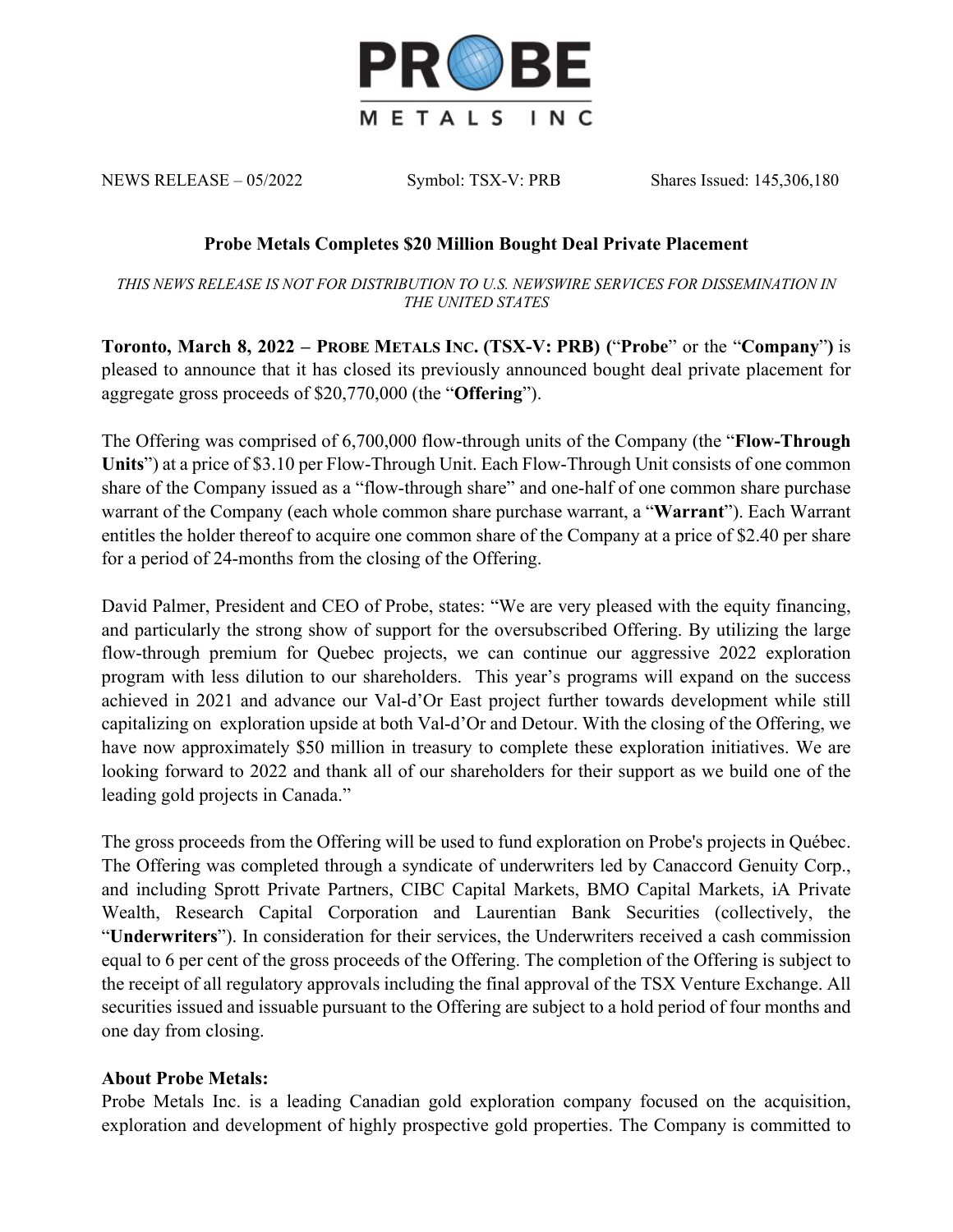discovering and developing high-quality gold projects, including its key asset the multimillion-ounce Val-d'Or East Gold Project, Québec. The Company is well-funded and controls a strategic land package of approximately 1,500-square-kilometres of exploration ground within some of the most prolific gold belts in Québec. The Company was formed as a result of the \$526M sale of Probe Mines Limited to Goldcorp. Eldorado Gold Corporation currently owns approximately 10.4% of the Company.

On behalf of Probe Metals Inc.,

*Dr. David Palmer,* President & Chief Executive Officer

## *For further information:*

Please visit our website at www.probemetals.com or contact:

Seema Sindwani Director of Investor Relations info@probemetals.com +1.416.777.9467

## Forward-Looking Statements

Neither TSX Venture Exchange nor its Regulation Services Provider (as that term is defined in the policies of the TSX Venture Exchange) accepts responsibility for the adequacy or accuracy of this release. This News Release includes certain "forward-looking statements" which are not comprised of historical facts. Forward-looking statements include estimates and statements that describe the Company's future plans, objectives or goals, including words to the effect that the Company or management expects a stated condition or result to occur. Forward-looking statements may be identified by such terms as "believes", "anticipates", "expects", "estimates", "may", "could", "would", "will", or "plan". Since forward-looking statements are based on assumptions and address future events and conditions, by their very nature they involve inherent risks and uncertainties. Although these statements are based on information currently available to the Company, the Company provides no assurance that actual results will meet management's expectations. Risks, uncertainties and other factors involved with forward-looking information could cause actual events, results, performance, prospects and opportunities to differ materially from those expressed or implied by such forward-looking information. Forward looking information in this news release includes, but is not limited to, following: the expected expenditure of the proceeds of the Offering, and the Company's objectives, goals or future plans. Factors that could cause actual results to differ materially from such forward-looking information include, but are not limited to: the ability to compete the financing on the terms as announced or at all; failure to identify mineral resources; failure to convert estimated mineral resources to reserves; delays in obtaining or failures to obtain required regulatory, governmental, environmental or other project approvals; political risks; the anticipated results of the Preliminary Economic Assessment for the Val-d'Or East project, including future project opportunities, future operating and capital costs, closure costs, AISC, the projected NPV, IRR, timelines, permit timelines, and the ability to obtain the requisite permits, economics and associated returns of the Val-d'Or East project, the technical viability of the Val-d'Or East project, the market and future price of and demand for gold, the environmental impact of the Val-d'Or East project, and the ongoing ability to work cooperatively with stakeholders, including the local levels of government; inability to fulfill the duty to accommodate First Nations and other indigenous peoples; uncertainties relating to the availability and costs of financing needed in the future; changes in equity markets, inflation, changes in exchange rates, fluctuations in commodity prices; delays in the development of projects, capital and operating costs varying significantly from estimates; an inability to predict and counteract the effects of COVID-19 on the business of the Company, including but not limited to the effects of COVID-19 on the price of commodities, capital market conditions, restriction on labour and international travel and supply chains; and the other risks involved in the mineral exploration and development industry, and those risks set out in the Company's public documents filed on SEDAR. Although the Company believes that the assumptions and factors used in preparing the forward-looking information in this news release are reasonable, undue reliance should not be placed on such information, which only applies as of the date of this news release, and no assurance can be given that such events will occur in the disclosed time frames or at all. The Company disclaims any intention or obligation to update or revise any forward-looking information, whether as a result of new information, future events or otherwise, other than as required by law.

This news release does not constitute an offer to sell or a solicitation of an offer to buy nor shall there be any sale of any of the securities in any jurisdiction in which such offer, solicitation or sale would be unlawful, including any of the securities in the United States of